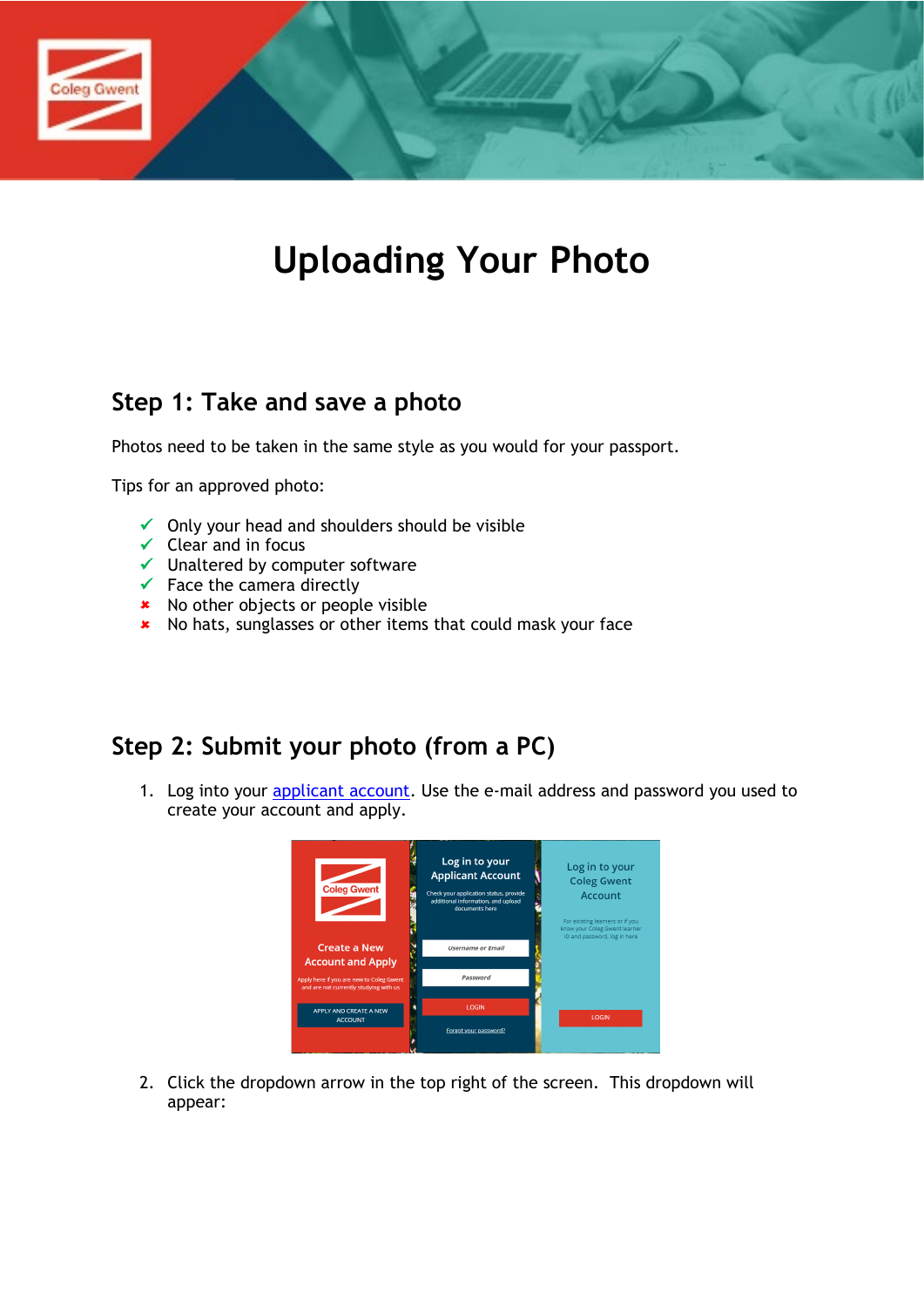

3. Click on 'upload photo'. This will take you to the screen below

| <b>Upload ID Photo</b>                        | Your photo must:<br>· Contain no other objects or people<br>· Be taken against a plain light-coloured background<br>· Include your head, shoulders and upper body only in the white<br>box. You can crop your photo using the slider. |
|-----------------------------------------------|---------------------------------------------------------------------------------------------------------------------------------------------------------------------------------------------------------------------------------------|
| Ò<br>Select Image: Choose File No file chosen | You should be looking directly at the camera, facing straight<br>on.                                                                                                                                                                  |
| SAVE                                          |                                                                                                                                                                                                                                       |

4. Click on 'choose file' and select the image file and save.

# **Step 2: Submit your photo (from a mobile)**

1. Log into your **applicant account**. Use the e-mail address and password you used to create your account and apply. You need to select the second box (scroll up or down on your phone to get to the correct box)